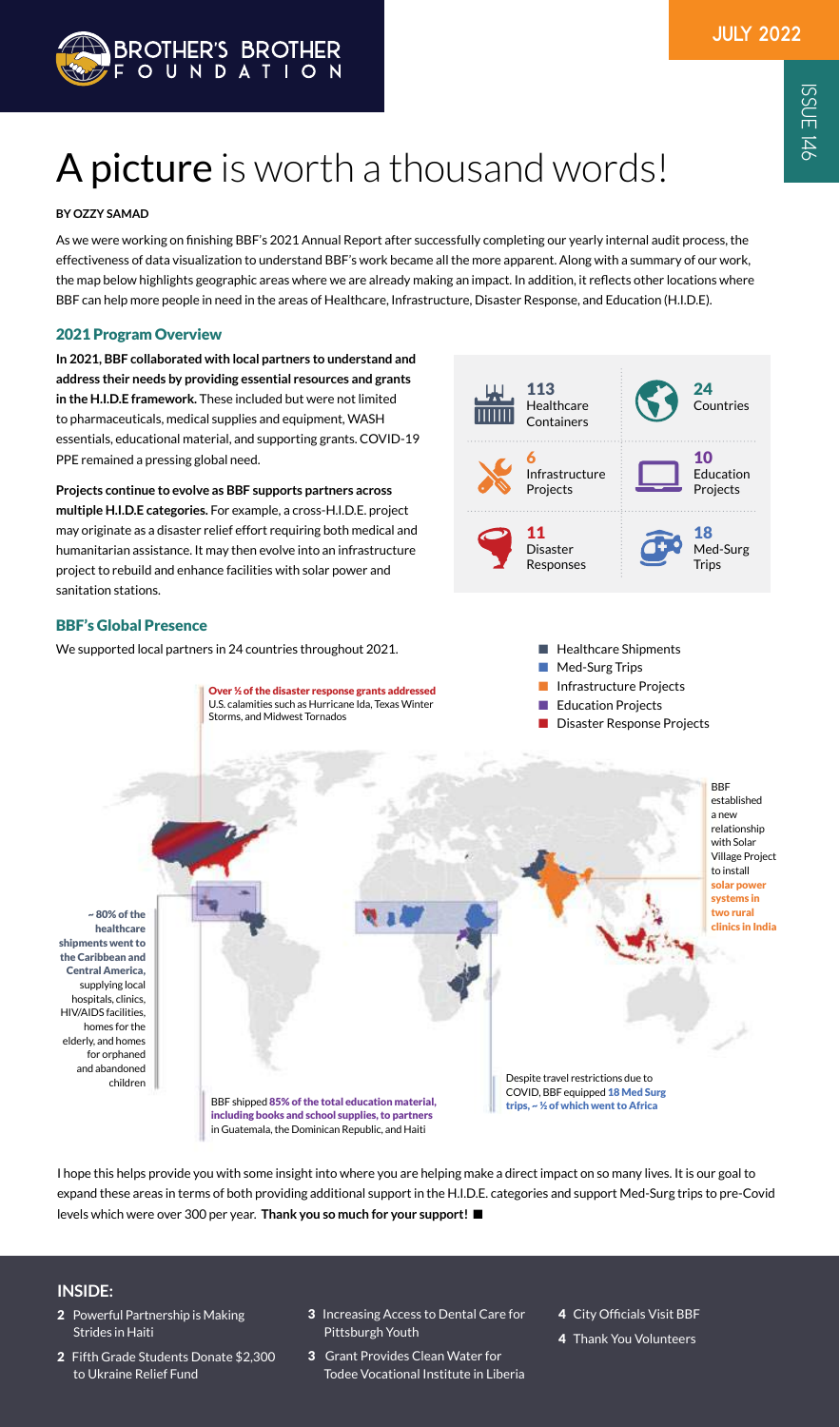Continued partnership between Food for the Poor (FFTP) and Brother's Brother Foundation demonstrates the power of teamwork. The combination of FFTP's ability to identify need and BBF to obtain resources saves lives. Notable donations by Viatris and Nephron pharmaceutical companies to BBF have made critical

medications such as dexmedetomidine hydrochloride injectable solution and Asthmanefrin available for deployment from the US to a hospital in Haiti. The impact has been quite significant, such as enabling care at the Hôpital de l'Universite d'Etat d'Haïti — the country's largest medical center. Examples of critical treatments



include sedation for patients suffering from gunshot wounds and asthma management for vulnerable infants. Haiti's instability stems from a widespread gang crisis and civil unrest which are exacerbated by frequent natural disasters, endemic poverty, and recurring breakouts of disease. Due to the economic crisis and escalating violence, Haiti's medical facilities treat homicide victims and impoverished Haitians every day. These varieties of medications allow the staff to provide safe, effective, and humane care for numerous of patients. FFTP, an international relief and development organization, has been a BBF partner for more than 15 years. BBF is also generously supported on a regular basis by a number of pharmaceutical donors. Together we are making great strides for the better. ■

Tanner Rowe, director of operations at BBF, attended the students' graduation to accept the \$800 donation on behalf of the organization. When Rowe arrived, he learned the students also chose to support BBF through their Legacy Project, a school tradition that enables graduating students to give back to a school or community project of their choosing. In addition to the money raised from their bake sale and coffee shop, the Dormont Elementary fifth graders also presented Rowe with a check for \$1,500. In total, Dormont Elementary donated \$2,300 to BBF's Ukraine Relief Fund. ■

# **Powerful Partnership**  is Making Strides in Haiti

# **Increasing Access to Dental Care**  for Pittsburgh Youth

Graduating fifth graders at Dormont Elementary School highfived one another as they walked across the cafeteria stage to receive their diplomas at the beginning of June. The next stop on their journey will be middle school, but not before making a significant impact on the relief efforts in Ukraine.

This year's graduating class used the school's annual Walk Your Child to School Day to host a student-run bake sale and coffeeshop for a class business project. Students received coffee donations from local coffee shop Muddy Cup and baked goods from parents. As the teachers managed operations from the sidelines, students made menus,



determined prices, filled orders and handed customers their change. When the fundraiser was over, the fifth-grade class had raised \$800 dollars for charity. The students then took a vote to determine where the proceeds should go.

"The overwhelming choice was to donate all proceeds to the Pittsburgh-based Brother's Brother Foundation on behalf of their relief efforts in Ukraine," said Judy Tredway, a fifth-grade teacher at Dormont Elementary School.

According to Pastor Elwood Jangaba, Mission Officer for Hearts 4 Kids, "We were very blessed to benefit and use the gravity feed water tower to shower and have clean water. It was your organization BBF who sponsored the water tower for our campus in Liberia." **STORY AND PHOTO BY KAITLYN NUEBEL** STORY AND PHOTO BY KAITLYN NUEBEL THE STORY AND PHOTO BY KAITLYN NUEBEL THE STORY AND PHOTO BY KAITLYN NUEBEL THE STORY AND PHOTO BY KAITLYN NUEBEL

> *Graduating fifth graders at Dormont Elementary School present Tanner Rowe, director of operations at Brother's Brother Foundation, with the proceeds from their student-run coffee shop and Legacy Project.*

BBF provided a grant this spring to support Casa San Jose and their program that provides dental treatment for children in need in Western Pennsylvania. The families who mainly benefit from this program are uninsured or underinsured. Treatment is routinely provided through several clinics which include the Squirrel Hill Health Center and the University of Pittsburgh Dental School.

This program originated when many parents came forward seeking treatment for their children who were experiencing severe pain due to decay and a lack of access to dental care. Many young people

have benefited from these services which is otherwise unavailable. As recently as April, Casa San Jose scheduled 30 children at the Squirrel Hill Health Center. Of the 26 who attended, five had a severe condition that required a referral to the University of Pittsburgh Dental School. This ongoing program continues with the cooperation and support of the Squirrel Hill Health Center, University of Pittsburgh, and Casa San Jose.

BBF is very pleased to partner with Casa San Jose once again to support this valuable program to provide dental care in our community. ■



BBF funded the purchase of a water tower for a school in Liberia through a partnership with Hearts 4 Kidz, an organization that works with the Todee Vocational Institute and Soccer Academy to provide housing, education, and opportunity to the children under their care. The school serves 50 boarding students and 150 nonboarding students enrolled in the first grade through high school.

A grant from BBF covered the purchase and installation of the gravity water tower, which now provides running water, plumbing, and sanitation services across the entire campus. In addition to granting this access to the students and staff of the school, the tower also allows for the sale of water to the surrounding community. This outstanding double benefit provides both badly needed safe water to the community and much needed sustainable income for the school.

BBF is pleased to be able to support this remarkable water project through our Infrastructure Program. ■

# **Grant Provides Clean Water**  for Todee Vocational Institute in Liberia

### **BY EMILY UMBLE, BBF PROGRAM ASSOCIATE BY LIAM CARSTENS**

### **BY LIAM CARSTENS**

## **Fifth Grade Students** Donate \$2,300 to Ukraine Relief Fund

benefit and use the gravity feed water tower to shower and have clean water. It was your organization BBF who sponsored the water tower for our campus in Liberia."